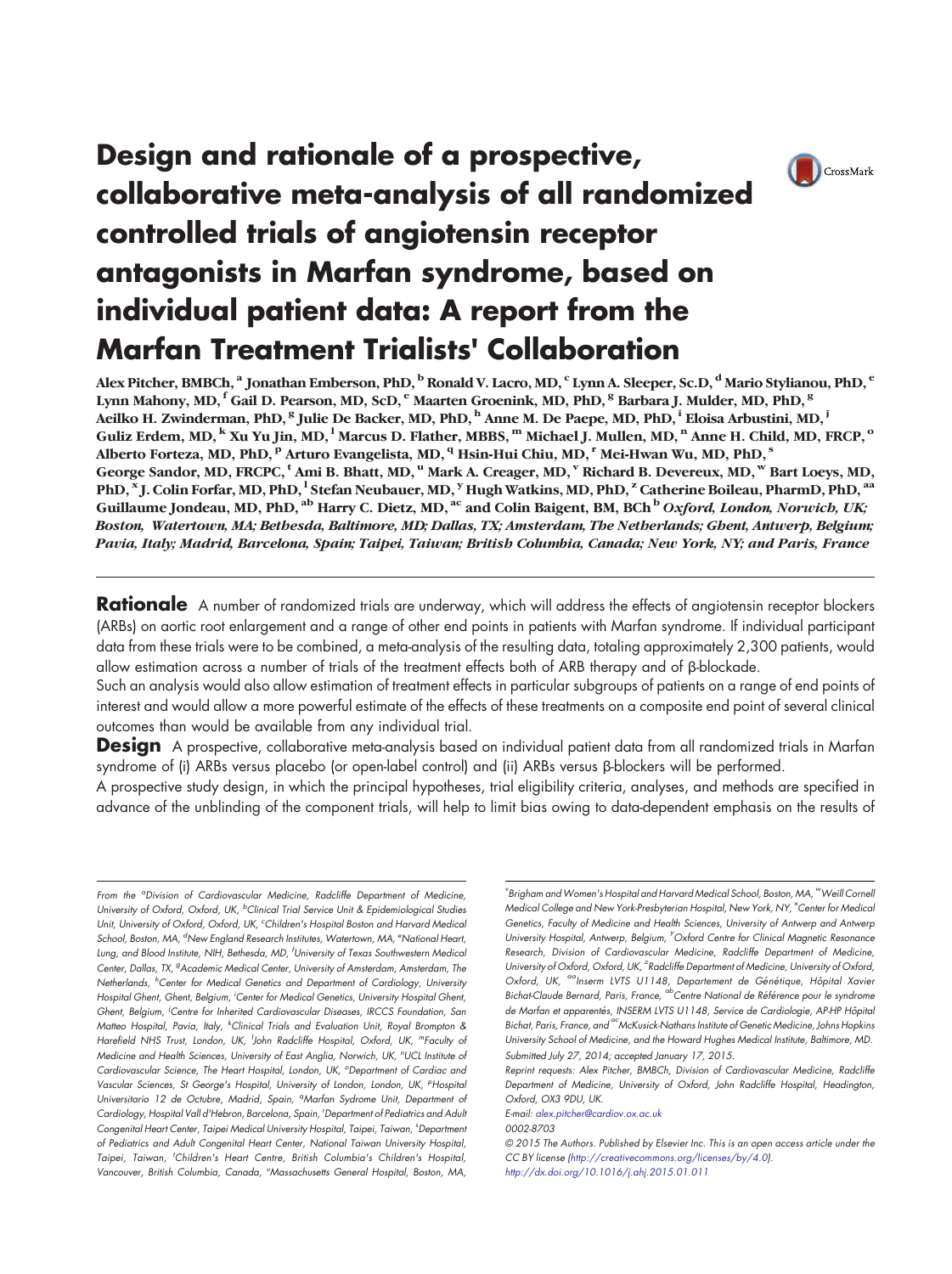particular trials. The use of individual patient data will allow for analysis of the effects of ARBs in particular patient subgroups and for time-to-event analysis for clinical outcomes.

The meta-analysis protocol summarized in this report was written on behalf of the Marfan Treatment Trialists' Collaboration and finalized in late 2012, without foreknowledge of the results of any component trial, and will be made available online ([http://www.](http://www.ctsu.ox.ac.uk/research/meta-trials) [ctsu.ox.ac.uk/research/meta-trials\)](http://www.ctsu.ox.ac.uk/research/meta-trials). (Am Heart J 2015;169:605-12.)

# **Background**

Marfan syndrome is a heritable disorder of connective tissue, which typically produces symptoms and physical or imaging signs in several organ systems, with involvement of the cardiovascular, ocular, and musculoskeletal systems being particularly prominent[.](#page-6-0)<sup>[1-5](#page-6-0)</sup> The most clinically important feature for most patients is a very high prevalence of aortic aneurysm formation (particularly, but not exclusively, in the aortic root at the sinuses of Valsalva), conferring a dramatically increased risk of potentially life-threatening aortic dissection and rupture[.](#page-7-0)<sup>[6](#page-7-0)</sup>

The prevalence of Marfan syndrome (based on hospital attendances) has recently been estimated at around 1 in 10[,](#page-7-0)000 people, $\frac{7}{1}$  $\frac{7}{1}$  $\frac{7}{1}$  but the condition often goes undiagnosed, and most authorities accept a somewhat higher true prevalence of between 1 in  $3,000^8$  $3,000^8$  $3,000^8$  $3,000^8$  and 1 in 5,000 people.<sup>[9](#page-7-0)</sup>

Current medical therapy for Marfan syndrome consists mainly of β-blocker therapy. This approach, suggested by Halpern et al[,](#page-7-0)  $^{10}$  $^{10}$  $^{10}$  was intended to reduce the rate of rise of aortic pressure, dP/dt, to reduce the forces imposed upon the aortic wall and so to reduce the rate of aortic dilation. The randomized evidence supporting the use of  $β$ -blockers is limited to a single, small, open-label trial[.](#page-7-0)<sup>[11](#page-7-0)</sup> Many patients experience progressive aortic dilation despite such therapy[,](#page-7-0)  $12,13$  and prophylactic aortic root surgery is often required.

Remarkable progress has been made in recent years in understanding the pathophysiological basis of Marfan syndrome[.](#page-7-0)<sup>[14](#page-7-0)</sup> Mutations in the *FBN-1* gene, which encodes the extracellular matrix protein, fibrillin-1, were identified as the cause of Marfan syndrome in a number of families[,](#page-7-0)<sup>[15](#page-7-0)</sup> and modern DNA sequencing techniques can now identify  $FBN-1$  mutations in up to 92% of patients[.](#page-7-0)<sup>[16](#page-7-0)</sup>

Data from mouse models suggest that many of the manifestations of Marfan syndrome arise as a consequence of dysregulated Transforming Growth Factor β (TGFβ) signaling. The angiotensin receptor blocker (ARB) losartan (which down-regulates TGFβ signaling) rescued the aortic phenotype in a mouse model of Marfan syndrome[,](#page-7-0) $17$  suggesting that targeted manipulation of TGFβ or its downstream pathways and regulators could prove to be productive strategies for the prevention of aortic disease in Marfan syndrome in patients[.](#page-7-0)<sup>[18-29](#page-7-0)</sup>

Several observational studies of ARBs in patients with Marfan syndrome have shown promising reductions in the rate of aortic dilation, both in combination with  $β\text{-}blocks<sup>12,30</sup>$  $β\text{-}blocks<sup>12,30</sup>$  $β\text{-}blocks<sup>12,30</sup>$  $β\text{-}blocks<sup>12,30</sup>$  $β\text{-}blocks<sup>12,30</sup>$  and as monotherapy[.](#page-7-0)<sup>[31](#page-7-0)</sup> Furthermore, 2 relatively small, randomized studies found reduced rates of aortic dilation in patients with Marfan syndrome (already taking β-blockers in most or all cases), randomly allocated to losartan, compared to patients who were randomly allocated to open-label control[.](#page-7-0)<sup>[23,27](#page-7-0)</sup>

## Rationale for a meta-analysis of ARB trials in Marfan syndrome

Ten randomized controlled trials of ARBs in patients with Marfan syndrome were in progress at the time of protocol writing, each designed to evaluate the effects of ARBs, compared to either β-blockade or placebo/openlabel control, on aortic root size (and other aspects of cardiovascular and noncardiovascular structure and function)[.](#page-7-0)[18-29](#page-7-0) These studies plan to answer a number of important questions regarding the efficacy, safety, and tolerability of ARB therapy in different circumstances. Individually, however, some of these studies may not be large enough to answer reliably a number of important outstanding questions regarding the effects of ARB therapy in Marfan syndrome.

Meta-analyses of randomized trials can, by reducing random errors and tending to minimize biases, provide more reliable estimates of the effects of a particular treatment strategy than any individual study[.](#page-7-0) $32$  If individual participant data from these trials of ARBs in Marfan syndrome were to be combined, a meta-analysis of the resulting data (from approximately 2,300 patients) would provide more precise estimates across a number of trials of the treatment effects both of ARB therapy and β-blockade. In particular, it will increase statistical power to address the question of whether the treatments studied influence a clinically important composite end point of several clinical outcomes.

A meta-analysis of all trials will—because of its large size—allow sources of variation in the effect of treatment (eg, by age, baseline aortic root dimensions, or genotype) to be explored. Finally, a meta-analysis may be able to explore subsidiary hypotheses about the effects of treatments on a range of outcomes of interest beyond aortic root dimensions.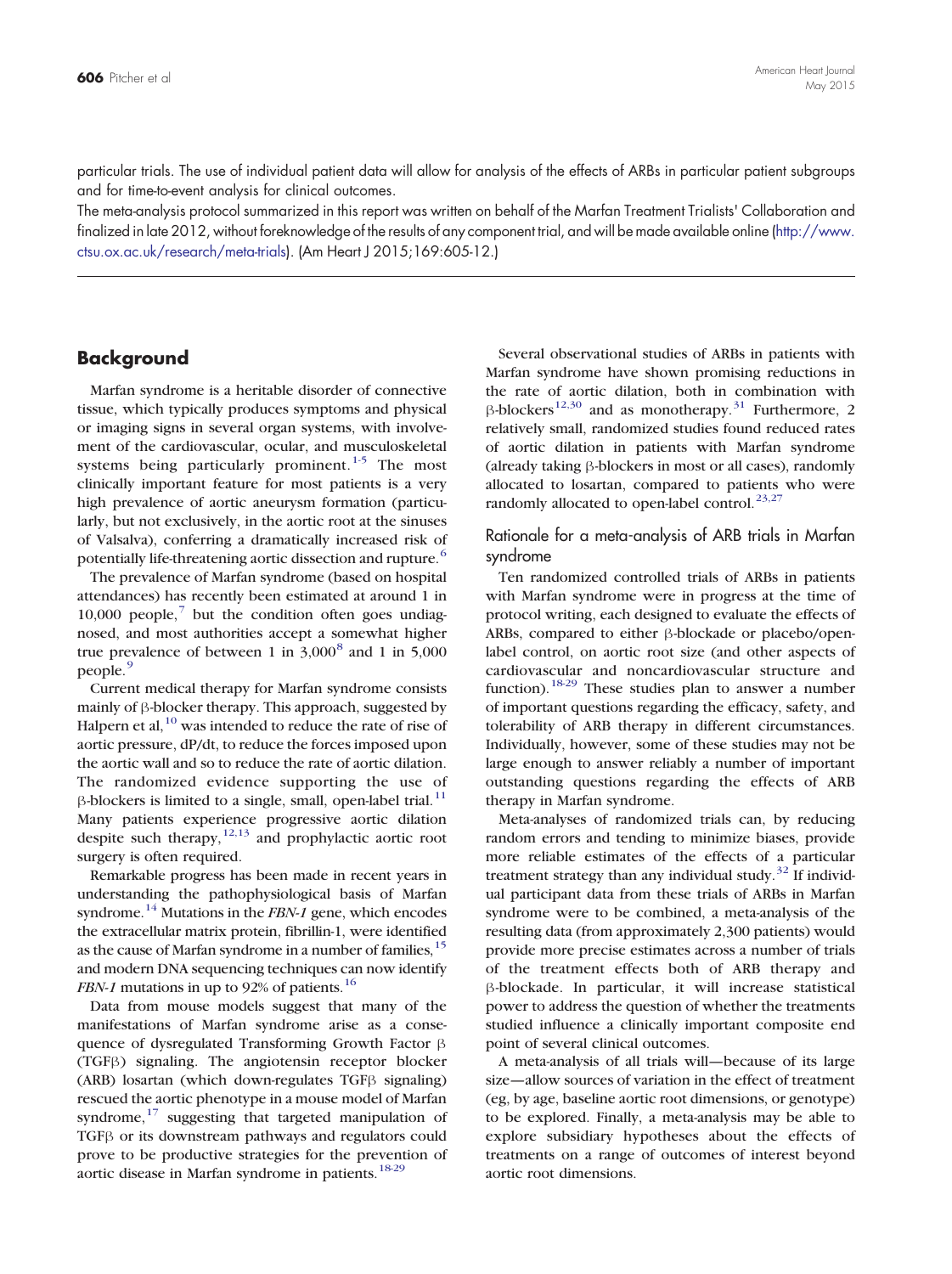The principal investigators of these trials were contacted in 2012 and were asked if they might be willing to join a collaborative group—the Marfan Treatment Trialists' Collaboration (MTTC)—in which it would be prospectively agreed that individual patient data from each trial would, after the completion of each trial, be provided to a central repository to allow for an individual patient data metaanalysis to be performed.

A prospective study design, in which the principal hypotheses, trial eligibility criteria, analyses, and methods are specified in advance of the unblinding of the component trials, will help to limit bias owing to data-dependent emphasis on the results of particular trials.

Members of the MTTC attended a series of meetings in Chicago in July 2012 and in Munich in August 2012 and subsequently agreed a protocol for such a meta-analysis in late 2012. Since the protocol was finalized, the results from 2 open-label trials have been published[,](#page-7-0)  $23,27$  and the results of the remaining trials are awaited.

This report summarizes the protocol and statistical analysis plan, which together define the rationale, trial eligibility criteria, analyses to be performed, and statistical methods that were agreed upon by members of the MTTC, without foreknowledge of the results of the component trials. The full protocol and detailed statistical analysis plan will be made available online [\(http://www.](http://www.ctsu.ox.ac.uk/research/meta-trials) [ctsu.ox.ac.uk/research/meta-trials\)](http://www.ctsu.ox.ac.uk/research/meta-trials).

## Aims

#### Primary aim

The primary aim of this meta-analysis is to estimate the effect of (i) ARB therapy and (ii) β-blocker therapy, on change in aortic root size across a number of trials conducted in patients with Marfan syndrome and no prior aortic root surgery.

### Secondary aims

The secondary aims of this meta-analysis are to assess the effects of these 2 treatment modalities on:

- 1. change in aortic root size at the sinuses of Valsalva among different patient subgroups, defined on the basis of baseline characteristics [\(Table II](#page-5-0));
- 2. cardiovascular outcomes, including a composite of aortic dissection, aortic root surgery, or death, and on individual components of this end point [\(Table III](#page-6-0)); and
- 3. clinically or biologically important secondary outcomes of interest [\(Table III\)](#page-6-0).

## **Methods**

Study eligibility and identification

Randomized trials in patients with Marfan syndrome (defined [a](#page-7-0)ccording to the 1996 Ghent criteria<sup>[33](#page-7-0)</sup> or the upd[a](#page-7-0)ted 2010 Ghent criteria<sup>[34](#page-7-0)</sup>) are eligible for inclusion in the meta-analysis if they include a properly randomized comparison of one or both of (i) ARB versus placebo (or open-label control) or (ii) ARB versus β-blockers.

The inclusion of trials that have allocated patients to ARB versus placebo (or open-label control) and those that have allocated patients to ARB versus β-blockers allows not only for unbiased assessments of treatment effects of ARBs but also, indirectly, for an assessment of the effect of β-blockers versus placebo or open-label control.

Relevant trials were identified by searching online trial registries (eg, clinicaltrials.gov, ISRCTN, PUBMED); computer-aided and manual searches of journals; scrutiny of published trial protocols, abstracts and meeting proceedings, and the reference lists of review articles; and inquiry among colleagues, collaborating trialists, and manufacturers of ARBs. These sources will be rechecked periodically to identify trials that may be relevant but were not registered at the time of protocol drafting. The list of the trials currently identified as being eligible is shown in [Table I.](#page-3-0)

## Analytic approach

The primary analytic approach for the meta-analysis will be according to the intention-to-treat principle, classifying each randomized subject according to their assigned treatment. Where participants discontinue allocated treatment strategies after randomization, data from such participants will continue to be included where available.

## Primary analysis

Primary outcome. The primary outcome will be the annual rate of change of body surface area (BSA)–adjusted aortic root dimension z-score, measured at the aortic sinuses of Valsalva. The z-score is a dimensionless quantity, representing the signed number of standard deviations (SDs) away from the mean where an observation lies.

For the primary analysis, data from subjects with prior aortic root surgery at enrollment (enrolled in only a minority of trials) will be excluded. For subjects who underwent aortic root surgery or who died during the follow-up period, measurements of aortic root dimensions obtained before aortic surgery or death will be included in the analysis. Measurements of aortic root dimensions obtained after aortic root surgery will not be included.

For each trial, the imaging method of estimating aortic root dimension used for that trial's primary analysis will be used as the primary outcome measure in this meta-analysis. Aortic root dimensions will be scaled for body size and normalized to appropriate reference populations. For each patient, linear slopes of rate of change of BSA-adjusted aortic root dimension z-score will be calculated.

Sources of variation in the method of aortic root measurement (including, for example, leading-edge to leading-edge method, compared to inner-edge to inneredge method; systolic compared to diastolic measures) and in the methods used for body size indexation and reference population normalization will be explored and reported (see [Secondary outcomes](#page-5-0) below).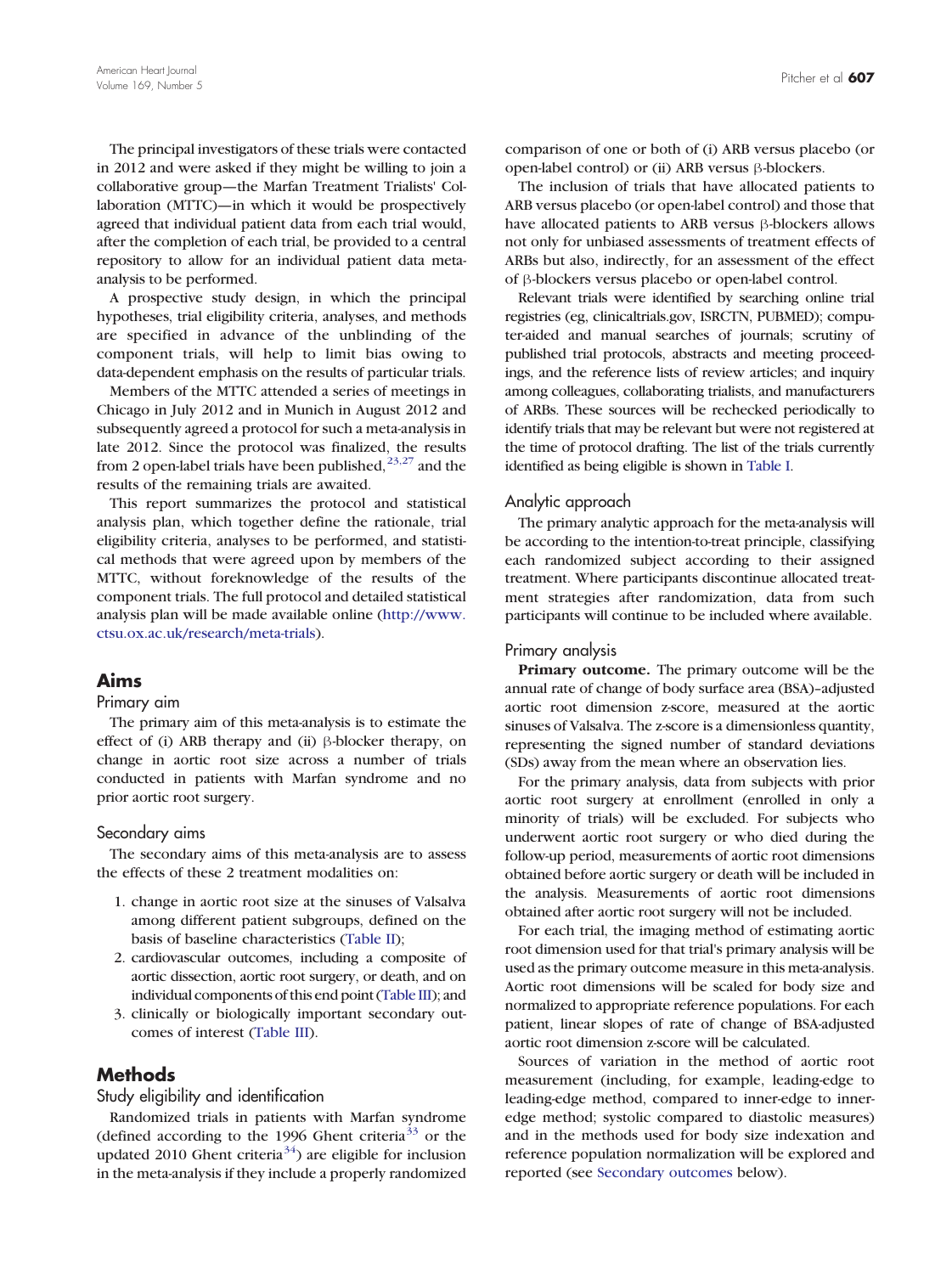<span id="page-3-0"></span>

| Study                                                           | Sample<br>size | Diagnostic<br>criteria        | Aortic size<br>criteria                                                                  | Age (y)       | Treatment                                         | Comparator                         | Follow-up<br>duration<br>(mo) | Primary end<br>point                                                                | Timing of<br>follow-up<br>visits (mo) | Imaging<br>methods                   | Study<br>end<br>date |
|-----------------------------------------------------------------|----------------|-------------------------------|------------------------------------------------------------------------------------------|---------------|---------------------------------------------------|------------------------------------|-------------------------------|-------------------------------------------------------------------------------------|---------------------------------------|--------------------------------------|----------------------|
| $ARB$ vs $\beta$ -blocker<br>US (Pediatric<br>Heart<br>Network) | 608            | Ghent                         | z-score<br>$>3.0$ and<br>aortic root<br>$\leq 5.0$ cm                                    | $0.5 - 25$    | Losartan 0.4-<br>1.4 mg/kg daily                  | Atenolol                           | 36                            | Rate of change in aortic<br>root (sinus of Valsalva)<br><b>BSA-adjusted z-score</b> | 6, 12, 24, 36                         | Echo                                 | Nov<br>14            |
| Italy (ARB vs $\beta$ -<br>blocker arms)                        | 156            | Ghent and mutation<br>in FBN1 | $z$ -score $>2$<br>or gortic<br>root $>3.8$ cm<br>$(F)/>4.0$ cm<br>(M) and<br>$<$ 5.0 cm | $1 - 55$      | Losartan target<br>dose 100 mg daily              | Nebivolol                          | 48                            | Aortic root growth rate                                                             | 12, 24, 36, 48 Echo                   |                                      | Sept<br>1.5          |
| Spain                                                           | 150            | Ghent                         | No minimum,<br>aortic root<br>≤4.5 cm                                                    | $5 - 60$      | Losartan 12.5-<br>100 mg daily                    | Atenolol                           | 36                            | Progression of aortic dilation                                                      | 6, 12, 24, 36                         | <b>CMR</b>                           | Sept<br>14           |
| US (Boston)                                                     | 50             | Ghent                         | Unrestricted                                                                             | $25+$         | Losartan                                          | Atenolol                           | 6                             | Arterial stiffness measures                                                         | 6                                     | Echo                                 | Sept<br>14           |
| Canada                                                          | 17             | Ghent                         | Unrestricted                                                                             | $12 - 25$     | Losartan                                          | Atenolol                           | 12                            | Pulse wave velocity                                                                 | 12                                    | Echo                                 | Sept<br>14           |
| ARB vs placebo (or open-label control)                          |                |                               |                                                                                          |               |                                                   |                                    |                               |                                                                                     |                                       |                                      |                      |
| UK                                                              | 490            | Revised Ghent                 | $z$ -score $>0$ ,<br>aortic root<br>$<$ 4.5 cm                                           | $\geq 6 - 40$ | Irbesartan 150-<br>300 mg daily                   | Placebo <sup>*</sup>               | 48-60                         | Absolute change in aortic<br>root diameter per year                                 | 12, 24, 36,<br>48,60                  | Echo                                 | Sept<br>18           |
| The Netherlands 233                                             |                | Ghent                         | No minimum<br>size, but<br>aortic root<br>$<$ 5 cm                                       | $\geq$ 18     | Losartan 50-<br>100 mg daily*                     | Open-label<br>control <sup>'</sup> | 36                            | Largest change at any aortic<br>level by MRI from baseline<br>to end of study       | 12, 24, 36                            | CMR (0 and 36)                       | Nov<br>13            |
| France                                                          | 300            | Ghent                         | Unrestricted                                                                             | $\geq 10$     | Losartan 50-<br>100 mg daily <sup>*</sup>         | Placebo <sup>*</sup>               | 36                            | Rate of change of normalized<br>aortic root diameter expressed<br>as z-score        | 6, 12, 18,<br>24, 30, 36              | Echo                                 | Sept<br>14           |
| Italy $(ARB + \beta -$<br>blocker vs $\beta$ -<br>blocker arms) | 156            | Ghent and mutation<br>in FBN1 | $z$ -score $>2$<br>or aortic root<br>$>3.8$ cm<br>$(F)/>4.0$ cm<br>(M) and<br>$<$ 5.0 cm | $1 - 55$      | Losartan 100 mg<br>and nebivolol                  | Nebivolol                          | 48                            | Aortic root growth rate                                                             | 12, 24, 36, 48                        | Echo                                 | Sept<br>15           |
| Belgium                                                         | 39             | Revised Ghent                 | $z$ -score $\geq$ 2.0                                                                    | $\geq 10$     | Losartan 25-<br>100 mg daily                      | Placebo <sup>®</sup>               | 36                            | Rate of change in the aortic root<br>by linear regression of the z-score            | 6, 12, 24, 36                         | Echo (primary) and<br>CMR (0 and 36) | Dec<br>14            |
| Taiwan                                                          | 29             | Ghent                         | Recognized<br>aortic dilation                                                            | $1+$          | Losartan and<br>either atenolol<br>or propranolol | Atenolol or<br>propranolol         | 35                            | Aortic root growth rate                                                             | 35                                    | Echo                                 | Mar<br>13            |

**Table I.** Register of all current and planned randomized trials of angiotensin receptor antagonists in Marfan syndrome

Imaging methods: where >1 imaging method is listed (primary) indicates the method used for the primary outcome. Abbreviations: MRI, magnetic resonance imaging; CMR, cardiovascular magnetic resonance<br>\* Trials based in the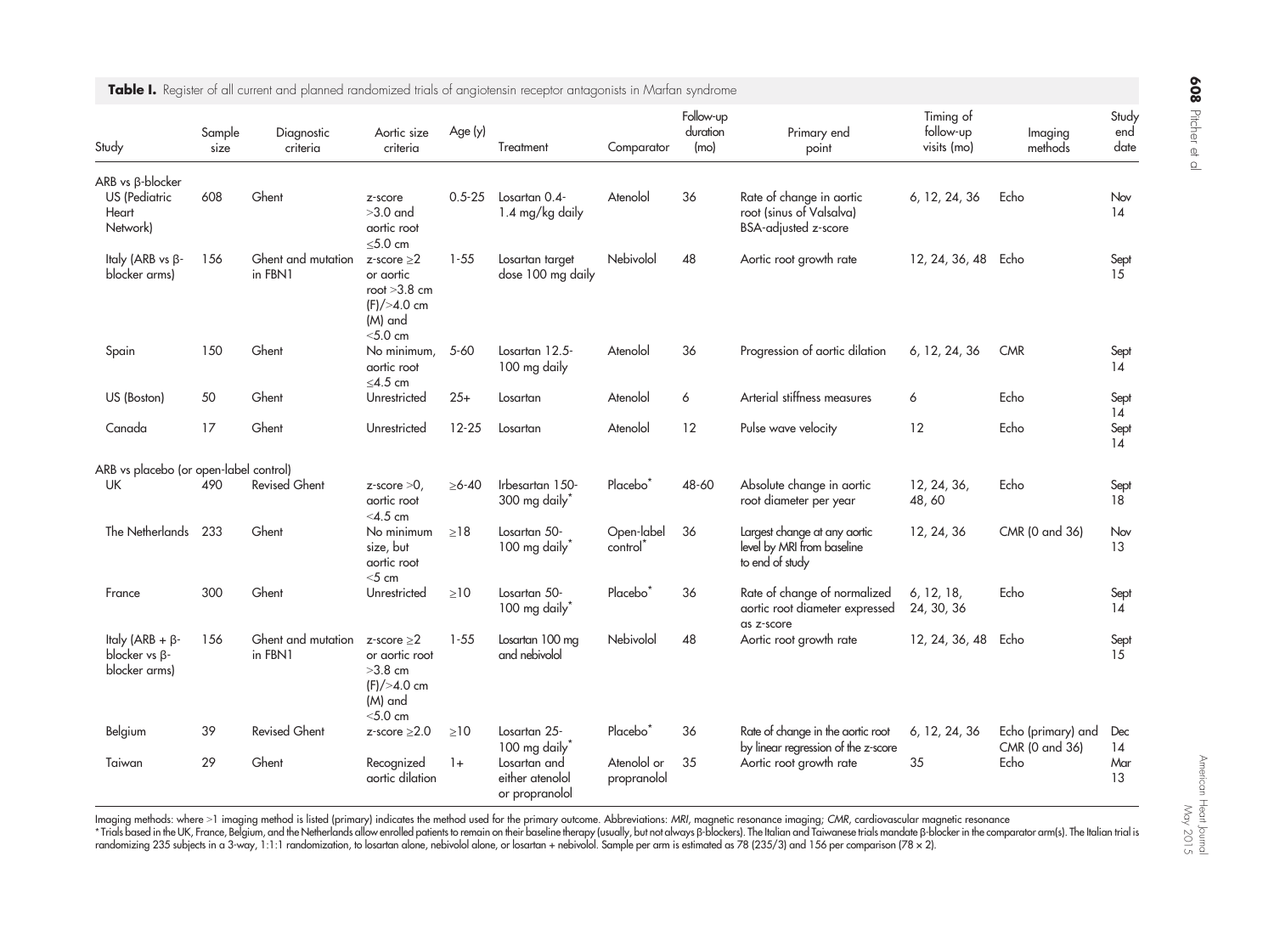Effect of ARB versus placebo and of ARB versus βblocker on aortic root size. Between-trial variation in age-range, other eligibility criteria, and treatment protocol, a common analysis plan will be implemented separately within each participating trial. For each trial, the difference in mean annual rate of change of BSA-adjusted aortic root dimension z-score between patients allocated to ARBs and patients allocated to control therapy (ie, placebo/open-label control or β-blocker, depending on the trial) will be estimated, as will the standard error of this mean difference.

Standard inverse-variance–weighted methods for metaanalysis will then be used to estimate (separately) the effect on aortic root dimension of allocation to ARB versus placebo (or open-label control) (in the 6 trials that provide such a comparison) and the effect of allocation to ARB versus β-blocker (in the 5 trials that provide such a comparison).

Results will be considered to be statistically significant if the 2-sided  $P$  value is  $\le$ .05, but chief emphasis will always be placed on the effect size estimate and its associated confidence intervals, which are the primary results of meta-analyses.

Effect of β-blockers on aortic root size: combining direct and indirect evidence. Only 1 of the 10 trials identified allows for a direct randomized assessment to be made of the effect of allocation to β-blockers (compared with control) on aortic root dimension (the Italian trial; [Table I](#page-3-0)). However, an indirect assessment of the effect of β-blockers on aortic root dimension (and some other outcome measures) can be made from the other 9 trials, by combining the results from the 5 trials that only compared ARB versus β-blockers with the results from the 4 trials that only compared ARB versus placebo (or open-label control).

Specifically, if  $d_1$  (with variance  $v_1$ ) is the difference in mean annual rate of change in aortic root dimension estimated from the 5 trials that only compared ARB versus β-blockers and  $d_2$  (with variance v<sub>2</sub>) is the difference in mean annual rate of change in aortic root dimension estimated from the 4 trials that only compared ARB versus placebo/open control, then an indirect estimate of the effect of β-blockers is provided by  $d_2$ - d<sub>1</sub> (which has variance equal to  $v_1 + v_2$ ).

The overall estimate of the effect on aortic root dimension of allocation to β-blocker is then provided by the inverse-variance–weighted average of the direct result from the Italian trial and the indirect evidence from the 9 other trials[.](#page-7-0)<sup>[35](#page-7-0)</sup>

For the comparison of ARB versus placebo, the randomization of >1200 patients should provide >90% power (with a 2-sided  $\alpha$  = .05) to detect a 0.2-SD difference in annual rate of change of BSA-adjusted aortic root dimension z-score, whereas the randomization of  $>900$  patients to ARB versus β-blocker would provide  $>80%$  power (with a 2-sided  $\alpha$  = .05) to detect a between-group difference of 0.2 SD and >90% power to detect a 0.25-SD difference.

## Secondary analyses

Subgroup analyses. The availability of individual patient data will allow exploration of whether the benefits or hazards of treatment with ARBs or β-blockers are particularly great in certain types of patient, defined on the basis of characteristics present at the time of randomization.

The absolute effects on the primary outcome of allocation to ARBs (and, indirectly, of allocation to β-blockers) versus control will, therefore, be examined separately, according to a limited number of subgroups defined by prespecified baseline characteristics [\(Table II](#page-5-0)).

Tests for differences in the absolute treatment effect according to each characteristic (ie, tests for interaction) will be derived from standard tests for heterogeneity/ trend across subgroups or, where needed, by fitting appropriate interaction terms with treatment allocation in a linear regression model.

Because the likelihood of a false-positive result (ie, a type I error) increases with the number of subgroup analyses performed, these tests will not be considered statistically significant unless the interaction  $P$  value is  $\le$ .01 (and, even then, may be considered only as "hypothesis-generating"). Secondary analyses will always be identified as such in manuscripts arising from this work.

Some baseline characteristics (eg, sex, age at enrollment) are expected to be available for all enrolled participants in all trials. Other baseline characteristics (eg, markers of arterial elasticity) may only be available from a subset of trials. In these cases, analyses will be performed on the available data, where sufficient data are available for reliable and informative analysis. Analyses will be performed first on all trials evaluating the ARB losartan and, subsequently, on all ARB trials, irrespective of the ARB used.

Although data from subjects with a history of aortic root surgery at enrollment (enrolled in only a minority of trials) will be excluded from the primary analysis, a secondary analysis will be performed using data exclusively from those subjects who gave a history of aortic root surgery at baseline. For this analysis, absolute ascending aortic root dimensions will be the main outcome of interest, and aortic arch dimensions and descending aortic dimensions will be considered to be the principal secondary outcome measures for this analysis.

For each trial, we will report the proportion of subjects in whom genetic testing has been performed, the proportion of subjects in whom mutations have been identified, and the loci affected. Subgroup analyses will be performed based on presence or absence of mutations at particular loci (eg, FBN-1 mutations) and, where possible, based on the predicted functional consequence of particular categories of mutation (eg, nonsense vs missense FBN-1 mutations) among those subjects with identified mutations.

Circulating biomarkers of vascular function (eg, TGFβ; matrix metalloproteinases; and their circulating regulators, fibrillin-1 fragments) or samples suitable for analyses of these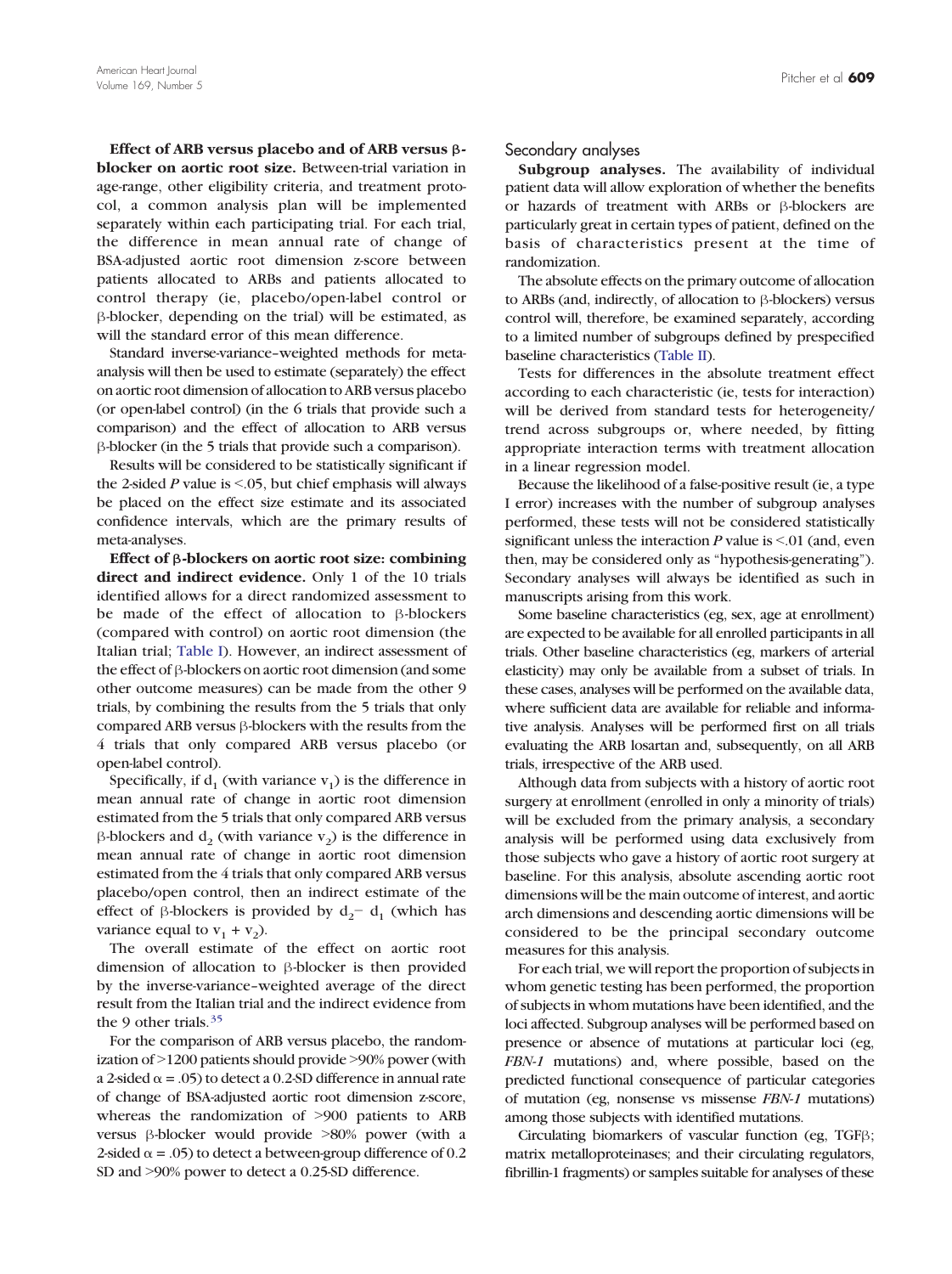<span id="page-5-0"></span>Table II. Patient subgroup definitions based on characteristics at randomization

- Age at randomization<sup>\*</sup>
- Sex
- Family history of aortic dissection in a first-degree family member (i) at any age and (ii) occurring in the family member at an age ≤40 y
- The presence or absence of:
- ectopia lentis
- dural ectasia
- musculoskeletal involvement†
- Aortic root dimension at the sinuses of Valsalva at enrollment, indexed to body surface area and expressed as a z-score<sup>‡</sup>
- Baseline age-adjusted imaging markers of arterial stiffness and elasticity
- Presence and type of variants in genes encoding components of the extracellular matrix including fibrillin-1; the TGFβ pathway; the renin-angiotensin system; the β-adrenergic system; and pathways involved in the binding, transport, metabolism, or excretion of ARBs and/or β-blockers
- Circulating biomarkers of vascular function (including TGFβ level where available) at baseline
- Use of β-blockers at baseline
- Use of calcium-channel blockers at baseline
- Use of HMG CoA reductase inhibitors (statins) at baseline
- Prior history of aortic root surgery at baseline
- Systolic and diastolic blood pressure at baseline as a continuous measure<sup>§</sup>

\* Both the linear dependence of the absolute treatment effect on age and the separate effect of treatment allocation among patients aged ≤16 years versus >16 years will be assessed. † Defined as >4 major manifestations reaching a major criterion in the 1996 nosology.

 $\ddagger$  As a continuous measure and categorized as <4.5 versus ≥4.5.

§ As a continuous measure and categorized as <1.40 versus >1.40 systolic and <90 versus >90 diastolic.

and other biomarkers may be available from some trials. Analyses of these biomarkers may be feasible, but such analyses will only be considered to be hypothesis generating.

Secondary outcomes. Analyses will be performed to estimate the effect of ARB therapy (and, indirectly, of β-blockers) versus control on certain prespecified secondary outcome measures [\(Table III](#page-6-0)).

Continuous measures will be analyzed by calculating the inverse-variance–weighted average result across the trials (using, when appropriate, repeated-measures methods for each trial). Time-to-event outcomes will be analyzed using log-rank methods for meta-analyses. All P values will be 2 sided, with a significance level of .05 being deemed significant, but any marginally significant results will be interpreted with appropriate caution and may be considered only as hypothesis generating.

Differences in the proportional effects of allocation to ARB (and, indirectly, of allocation to β-blocker) on the prespecified secondary outcomes by baseline characteristics (Table II) will also be assessed.

A sensitivity analysis will also estimate the effects of different methods of BSA estimation, body size estimation (height, BSA,  $BSA<sup>0.5</sup>$ ), and normalization on the primary outcome and on secondary outcomes where appropriate.

Exploratory analyses will be conducted to assess the sensitivity of the final results to the analysis method used. In particular, the effect size estimates for each of the outcomes will be compared to those yielded by "random-effects" models, and if these are substantially discrepant, the final report will include a discussion of possible reasons for any differences.

Interim analyses

The final analysis will seek to include all trials of ARBs worldwide. Interim analyses may be performed if  $\geq 1$ trials are delayed, and these analyses may be submitted for publication before the completion of all trials. A separate analysis, confined to those trials evaluating the ARB losartan, will be performed before an analysis of trials including all ARBs.

## Collaborative group structure, organization, and management

The meta-analysis will be undertaken by the MTTC, which is a collaborative group of trialists, meta-analysts, statisticians, biological scientists, and clinicians. The group includes representatives of each collaborating trial and meets periodically to discuss the design, conduct, and reporting of this meta-analysis. The study is supported and coordinated by a secretariat based at the Clinical Trial Service Unit & Epidemiological Studies Unit, University of Oxford, UK, and at the Division of Cardiovascular Medicine, Radcliffe Department of Medicine, University of Oxford, UK.

#### Protocol preparation and publication policy

Draft versions of the protocol and statistical analysis plan were prepared by the secretariat in spring 2012 and were reviewed at the meetings of the MTTC in Chicago in July 2012 and in Munich in August 2012. Drafts were circulated to all members of the collaboration throughout the process, and the documents were finalized after a series of teleconferences in late 2012.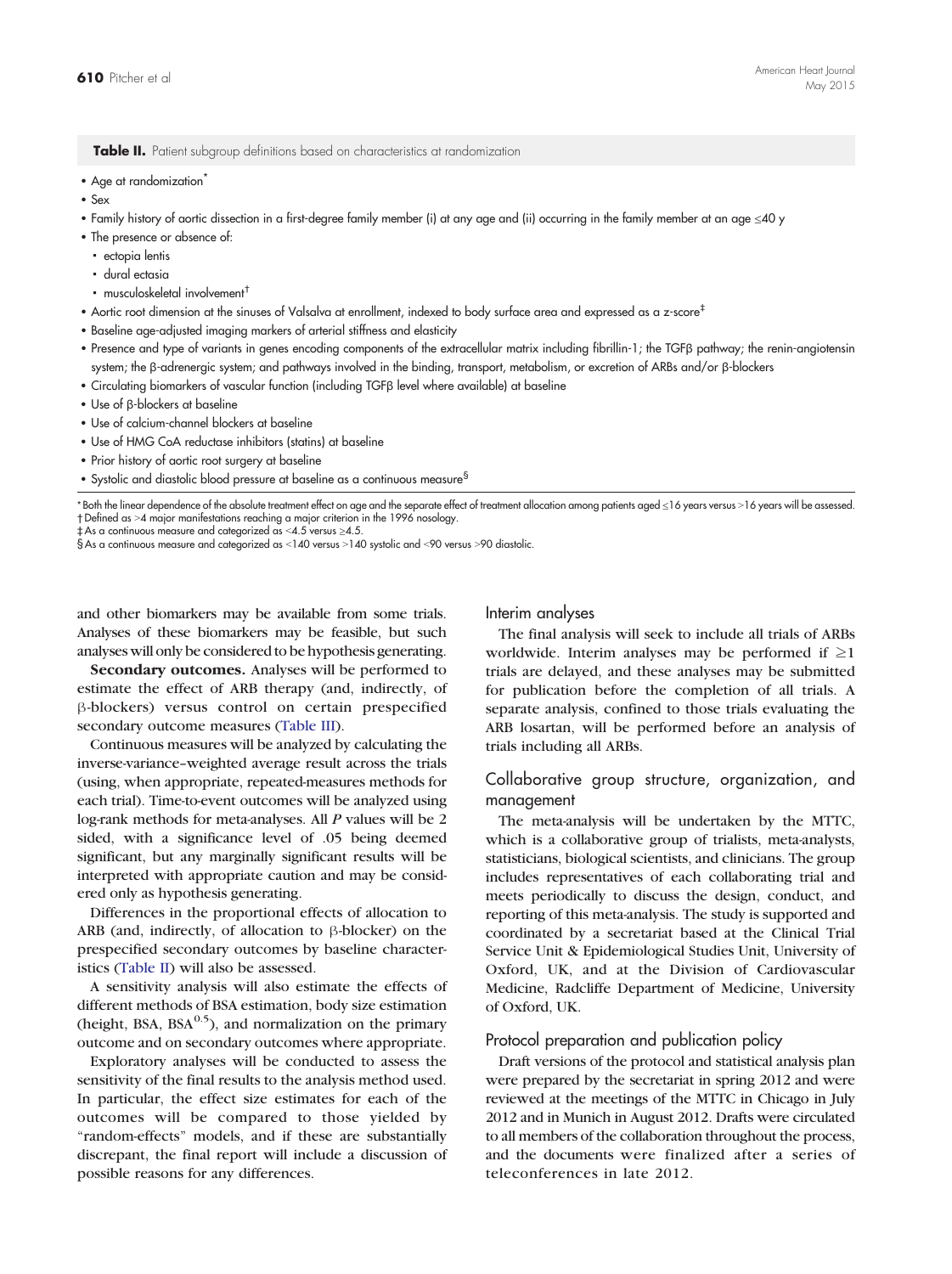#### <span id="page-6-0"></span>Table III. Secondary endpoints and outcome measures

- The composite end point of aortic dissection, aortic root surgery, or death<sup>\*</sup>
- Annual rate of change in absolute aortic dimensions at the sinuses of Valsalva<sup>†</sup>
- Annual rate of change in absolute aortic dimensions at the ascending aorta†
- Annual rate of change in absolute aortic dimensions at other aortic sites†,‡
- Annual rate of change in BSA-adjusted, normalized aortic dimensions, expressed as a z-score<sup>†,‡</sup>
- Annual rate of change in proportional aortic root size‡
- Annual rate of change in absolute and BSA-adjusted dimensions of the pulmonary artery
- The incidence of moderate to severe aortic valve regurgitation
- The incidence of moderate to severe mitral valve regurgitation
- The incidence of aortic valve–sparing aortic root surgery and combined aortic valve and aortic root replacement
- Annual rate of change of measures of left ventricular cavity size, wall thickness, and systolic function<sup>§</sup>
- Annual rate of change of brachial systolic, diastolic, and mean arterial pressure and pulse pressure
- Rate of change of age-adjusted measures of arterial stiffness/elasticity
- Rate of change of levels of circulating biomarkers of vascular function (including TGFβ where available)
- Annual rate of change of markers of somatic growth and disproportion<sup>||</sup>
- Tolerability and side effects of therapy, frequency, and nature of adverse drug reactions and quality-of-life indices and the proportion of treatment failures, discontinuations, and/or patient drop-outs.

⁎And of each of these components separately.

Manuscripts arising from the meta-analysis will be prepared by the secretariat and reviewed by the collaborative group. The main findings of the metaanalysis will be submitted for publication in a peerreviewed journal irrespective of the outcome of the overview. All publications will be submitted in the name of the MTTC, listing all collaboration members. Further information regarding the approach to analysis is available on request from the corresponding author, and inquiries from those wishing to perform similar types of analyses would be particularly welcome.

## **Disclosures**

The study is supported by funding from The Marfan Foundation; the Medical Research Council; and the British Heart Foundation Centre for Research Excellence, Oxford. Alex Pitcher acknowledges funding support from the Marfan Foundation; the Gibson fund; the NIHR Biomedical Research Centre, Oxford; and the British Heart Foundation Centre for Research Excellence (grant code RE/13/1/30181). Alex Pitcher is supported by the Academy of Medical Sciences Clinical Lecturer Starter Grant scheme, which is administered by the Academy on behalf of the the Academy, the Wellcome Trust, the Medical Research Council, the British Heart Foundation, Arthritis Research UK, Prostate Cancer UK and the Royal College of Physicians. Eloisa Arbustini acknowledges Telethon grant number GGP08238.

# **Declaration**

The authors declare that they have no conflicts of interest. All authors contributed to the design of the meta-analysis described in this work and have reviewed and approved the final manuscript.

## Acknowledgements

We gratefully acknowledge Mary Roman, Steve Colan, Dan Roden, Christie Ingram, Sara Van Driest, Catherine Klersy, and Lut Van Laer for advice in preparing the protocol; Sylvia De Nobele, Valentina Favalli, Carolyn Levering, Josephine Grima, and The Marfan Foundation for supporting the collaboration; and Thomas Cassar for assistance in manuscript preparation.

## References

- 1. [McKusick VA. The cardiovascular aspects of Marfan's syndrome: a](http://refhub.elsevier.com/S0002-8703(15)00101-5/rf0005) [heritable disorder of connective tissue. Circulation 1955;11\(3\):](http://refhub.elsevier.com/S0002-8703(15)00101-5/rf0005) [321-42.](http://refhub.elsevier.com/S0002-8703(15)00101-5/rf0005)
- 2. [De Backer J. The expanding cardiovascular phenotype of Marfan](http://refhub.elsevier.com/S0002-8703(15)00101-5/rf0010) [syndrome. Eur J Echocardiogr 2009;10\(2\):213-5.](http://refhub.elsevier.com/S0002-8703(15)00101-5/rf0010)
- 3. [De Backer J. Cardiovascular characteristics in Marfan syndrome and](http://refhub.elsevier.com/S0002-8703(15)00101-5/rf0015) [their relation to the genotype. Verh K Acad Geneeskd Belg](http://refhub.elsevier.com/S0002-8703(15)00101-5/rf0015) [2009;71\(6\):335-71.](http://refhub.elsevier.com/S0002-8703(15)00101-5/rf0015)
- 4. [Judge DP, Rouf R, Habashi J, et al. Mitral valve disease in Marfan syndrome](http://refhub.elsevier.com/S0002-8703(15)00101-5/rf0020) [and related disorders. J Cardiovasc Transl Res 2011;4\(6\):741-7.](http://refhub.elsevier.com/S0002-8703(15)00101-5/rf0020)
- 5. [Alpendurada F, Wong J, Kiotsekoglou A, et al. Evidence for Marfan](http://refhub.elsevier.com/S0002-8703(15)00101-5/rf0025) [cardiomyopathy. Eur J Heart Fail 2010;12\(10\):1085-91.](http://refhub.elsevier.com/S0002-8703(15)00101-5/rf0025)

<sup>†</sup> Sensitivity analysis will also estimate the effects of different imaging methods (systole vs diastole; inner-edge to inner-edge vs leading-edge to leading-edge method, echo versus magnetic resonance imaging).

<sup>‡</sup>At the aortic annulus, sinuses of Valsalva, sinotubular junction, ascending aorta, aortic arch, and descending aorta.

<sup>§</sup> End-diastolic dimension, end-diastolic volume, end-systolic dimension, end-systolic volume, left ventricular wall thickness (septum), left ventricular wall thickness (posterior wall), left ventricular mass, left ventricular mass/volume ratio, fractional shortening, and ejection fraction, each indexed to body size and normalized where appropriate.

<sup>║</sup>Height, weight, body surface area, body mass index z-scores indexed to age, and markers of skeletal disproportion (arm span-to-height ratio and upper-segment-to-lower-segment ratio) with age at enrollment and height at enrollment as covariates.